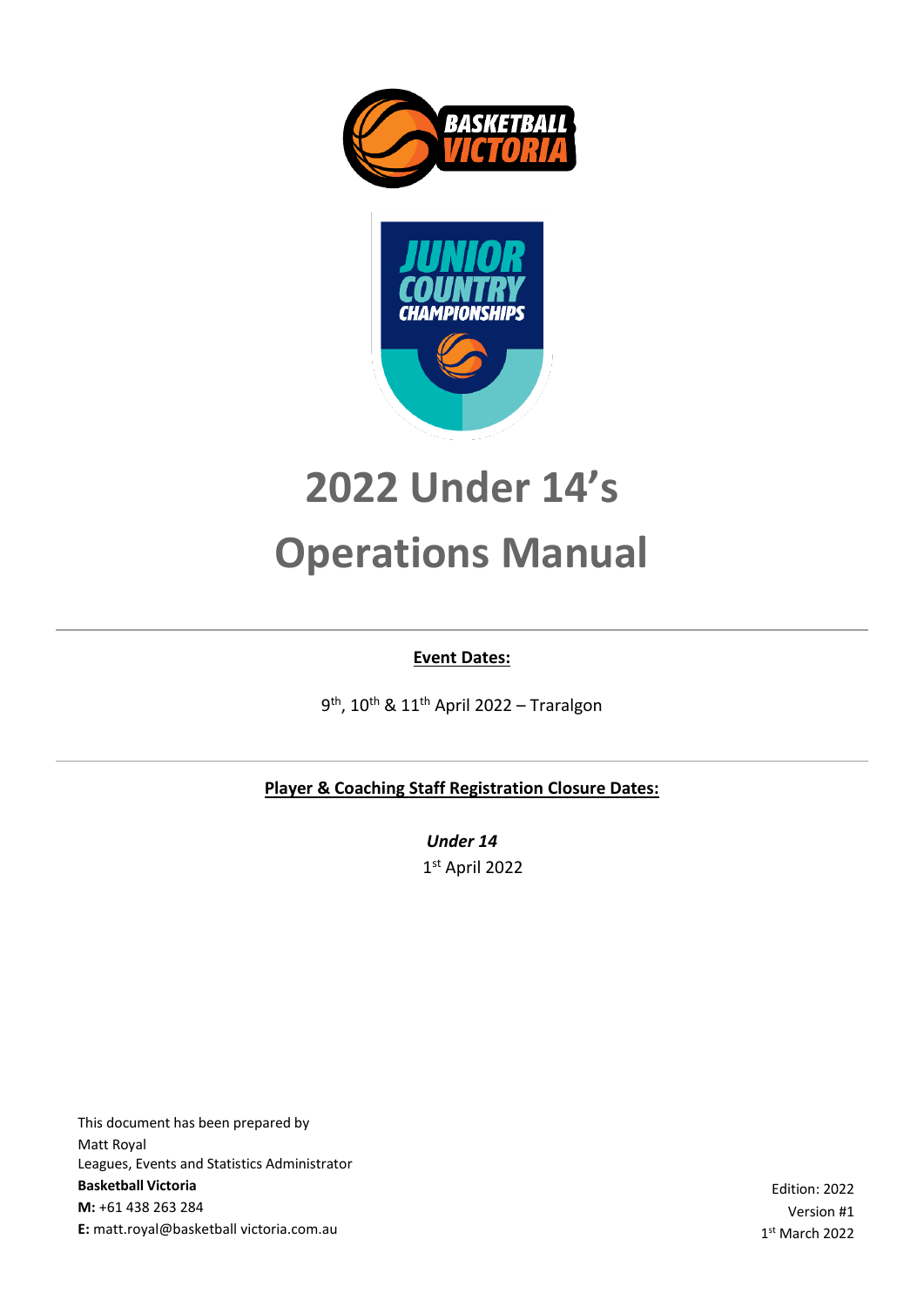## **Table of Contents**

| <b>Event Information</b>            | $\mathbf{2}$   |
|-------------------------------------|----------------|
| <b>Event Contacts</b>               | $\overline{2}$ |
| <b>Event Venue</b>                  | $\overline{2}$ |
| <b>Event Administration</b>         | $\overline{2}$ |
| <b>Internal First Aid</b>           | $\overline{2}$ |
| Presentations                       | $\overline{2}$ |
| <b>Competition Structure</b>        | 3              |
| <b>Fixture Structure</b>            | 3              |
| <b>Timing Rules</b>                 | 6              |
| <b>Electronic Scoring</b>           | 6              |
| Mercy Rule                          | 6              |
| <b>Game Operation Rules</b>         | $\overline{7}$ |
| <b>Competition Information</b>      | 8              |
| Player Eligibility                  | 8              |
| Age Group Guide                     | 8              |
| Player and Coach Registration       | 8              |
| <b>Competition Points System</b>    | 8              |
| <b>General Rules</b>                | 9              |
| <b>Policies and Procedures</b>      | 10             |
| Zero Tolerance Policy               | 10             |
| <b>Technical Foul Policy</b>        | 10             |
| Man-to-Man / No Zone Defence Policy | 10             |
| <b>Team Staff Dress Code</b>        | 11             |
| <b>Blood Policy / Floor Wiping</b>  | 11             |
| <b>Heat Policy</b>                  | 11             |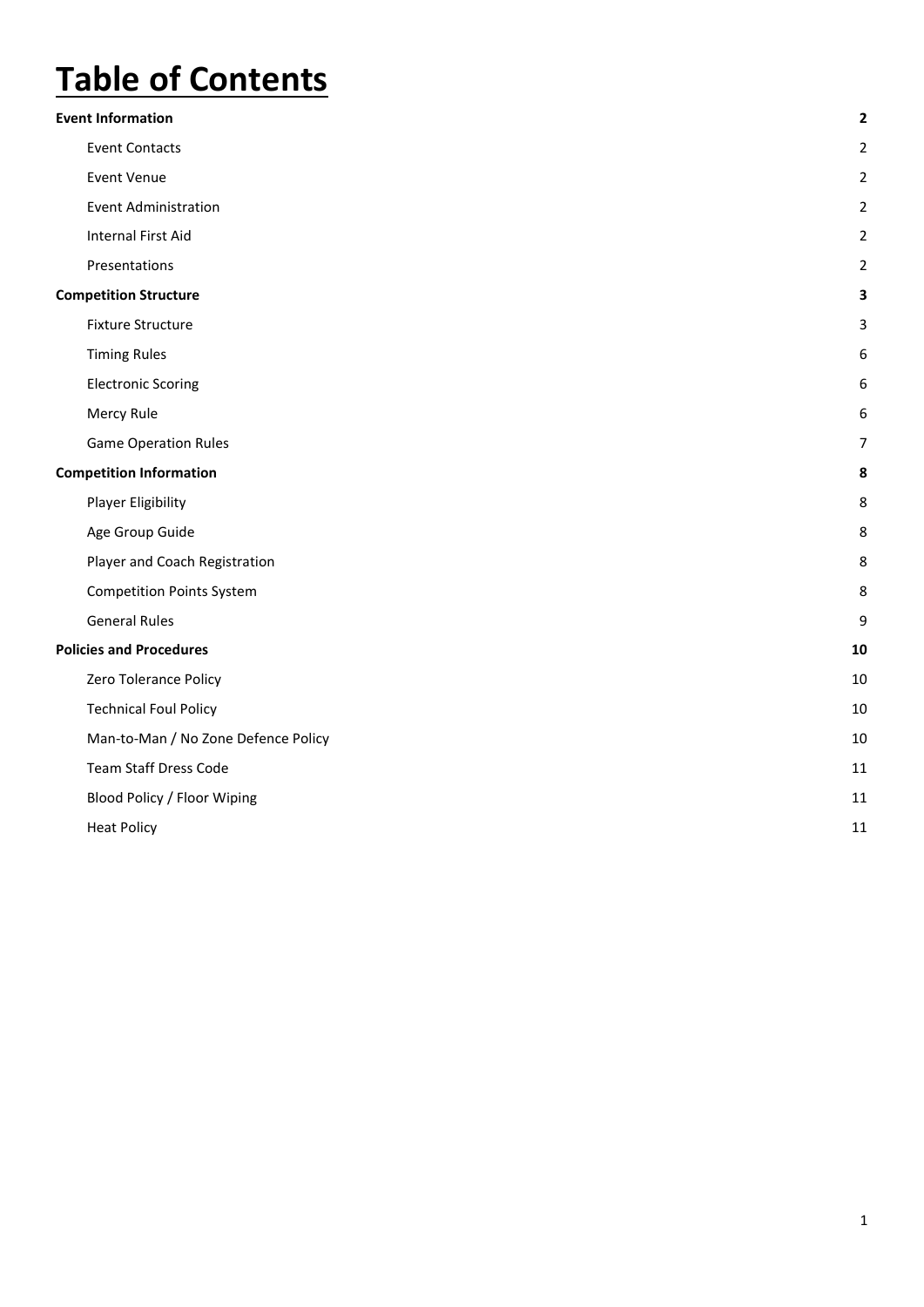### <span id="page-2-0"></span>**Event Information**

### <span id="page-2-1"></span>Event Contacts

| Matt Royal   | Event Manager       | matt.royal@basketballvictoria.com.au   | 0438 263 284 |
|--------------|---------------------|----------------------------------------|--------------|
| <b>TBC</b>   | Event Administrator |                                        |              |
| Jordan Royal | Referee Coordinator | jordan.royal@basketballvictoria.com.au | 0438 836 801 |

### <span id="page-2-2"></span>Event Venue

The venue to be utilised for this event in 2022:

- Gippsland Regional Indoor Sports Stadium Corner Catterick Crescent & Garibaldi Street Traralgon, VIC 3844
- Latrobe Leisure Morwell 45 McDonald Street Morwell, VIC 3840
- Latrobe Leisure Churchill Corner Northways Road & McDonald Way Churchill, VIC 3842

### <span id="page-2-3"></span>Event Administration

All event administration will be done on site in the Tournament Admin Office at the Gippsland Regional Indoor Sports Stadium. Event Administration includes;

- Fixtures & Results
- Event Enquires
- Volunteer/Staff Management

### <span id="page-2-4"></span>Internal First Aid

A First Aid service will be available at the Gippsland Regional Indoor Sports Stadium throughout the entirety of the event. However;

- All teams are expected to have their own basic first aid kits and attend to basic problems themselves
- Teams are responsible for after-hours treatment
- ONLY injuries sustained during the event will be treated
- Pre-match strapping will not take priority over treatment of injuries. (Players are to provide their own tape)
- <span id="page-2-5"></span>● Ice will be located in the First Aid Area.

### Presentations

2 timeslots (10 matches) of Grand Finals will be held on Monday 10<sup>th</sup> April at approx. 2.30pm & 3.30pm

Following each grand final time slot, presentations will occur for the 10 grand finalists. Attendance is compulsory for both teams and their coaching staff.

All winning teams will be required to get a team photo with the location to be determined at the presentations.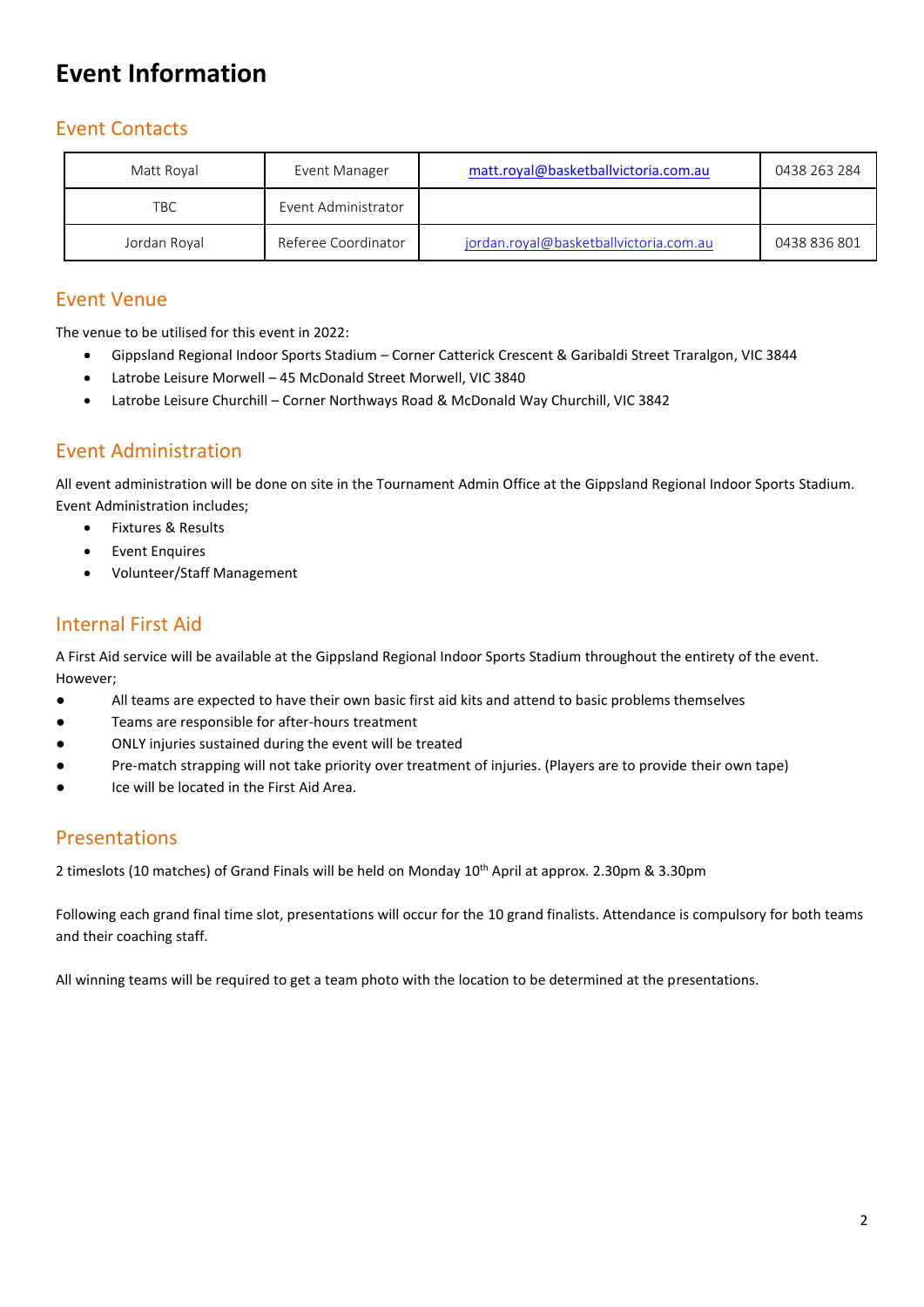### <span id="page-3-0"></span>**Competition Structure**

### <span id="page-3-1"></span>Fixture Structure

### Under 14 Boys

The Under 14 Boys competition consists of 41 teams and as such on day 1 they will be split into 2 sections (Championship & Premiership). Teams in championship will be in contention for a place in either Division 1 & Division 2 or Division 3 on Day 2. Teams in the premiership section will be in contention for a place in either Division 4 or Division 5 on Day 2.

#### **Championship**

In the championship section there will be 26 teams allocated into 8 Pool. 6 Pools (Pool A, Pool B, Pool C, Pool D, Pool E & Pool F) of 3 teams and 2 Pools (Pool G & Pool H) of 4 teams.

Each team will play against the other teams in their pool on Day 1 (Saturday).

Teams that finished  $1^{st}$  &  $2^{nd}$  in each pool will enter Division 1 & 2 section for Day 2. Teams that finished  $3^{rd}$  & 4<sup>th</sup> in their pool will enter Division 3 section for Day 2.

Division 1 & 2 will be allocated into 4 pools (Pool A, Pool B, Pool C & Pool D) of 4 teams. Each team will play against the other teams in their pool on Day 2.

Division 3 will be allocated into 2 pools (Pool A & Pool B) of 5 teams. Each team will play against the other teams in their pool on Day 2.

Teams will then enter the knockout/consolation phase of the competition on Day 3 These will be as follows;

| <b>Division 1</b>                                 | <b>Division 2</b>              | <b>Division 3</b>                        |
|---------------------------------------------------|--------------------------------|------------------------------------------|
| $QF1 - 1$ <sup>st</sup> Pool A vs $2^{nd}$ Pool D | QF1-3rd Pool A vs 4th Pool D   | $CF1 - 5th$ Pool A vs $5th$ Pool B       |
| $QF2 - 1st$ Pool B vs $2nd$ Pool C                | QF2-3rd Pool B vs 4th Pool C   | $QF1 - 1^{st}$ Pool A vs $4^{th}$ Pool B |
| $QF3 - 1$ <sup>st</sup> Pool C vs $2^{nd}$ Pool B | QF3 - 3rd Pool C vs 4th Pool B | $QF2 - 2^{nd}$ Pool A vs $3^{rd}$ Pool B |
| $QF4 - 1$ <sup>st</sup> Pool D vs $2^{nd}$ Pool A | QF4 - 3rd Pool D vs 4th Pool A | $QF3 - 2^{nd}$ Pool B vs $3^{rd}$ Pool A |
|                                                   |                                | $QFA - 1st$ Pool B vs $4th$ Pool A       |
| <b>Division 1</b>                                 | <b>Division 2</b>              | <b>Division 3</b>                        |
| SF1 - Winner QF1 vs Winner QF3                    | SF1 - Winner QF1 vs Winner QF3 | SF1 – Winner QF1 vs Winner QF3           |
| SF2 - Winner QF2 vs Winner QF4                    | SF2 - Winner QF2 vs Winner QF4 | SF2 - Winner QF2 vs Winner QF4           |
| <b>Division 1</b>                                 | <b>Division 2</b>              | <b>Division 3</b>                        |
| <b>Grand Final</b>                                | <b>Grand Final</b>             | <b>Grand Final</b>                       |
| Winner SF1 vs Winner SF2                          | Winner SF1 vs Winner SF2       | Winner SF1 vs Winner SF2                 |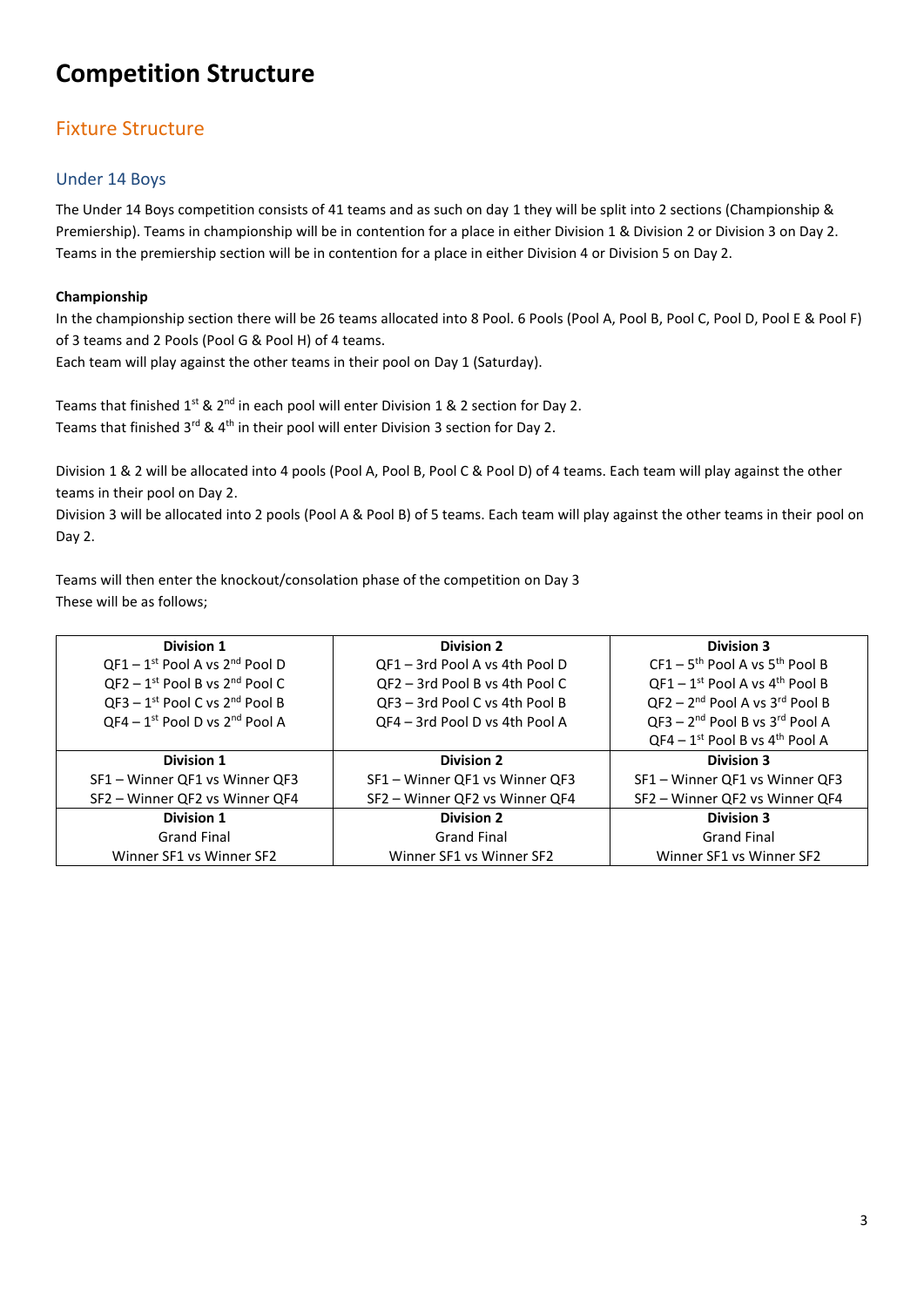#### **Premiership**

In the premiership section there will be 15 teams allocated into 4 Pools. 1 Pool (Pool A) of 3 teams and 3 Pools (Pool B, Pool C & Pool D) of 4 teams.

Each team will play against the other teams in their pool on Day 1 (Saturday).

Teams that finished  $1^{st}$  &  $2^{nd}$  in each pool will enter Division 4 section for Day 2. Teams that finished 3<sup>rd</sup> & 4<sup>th</sup> in their pool will enter Division 5 section for Day 2.

Division 4 will be allocated into 2 pools (Pool A & Pool B) of 4 teams. Each team will play against the other teams in their pool on Day 2.

Division 5 will be allocated into 2 pools. 1 Pool (Pool A) of 4 teams and 1 pool (Pool B) of 3 teams. Each team will play against the other teams in their pool on Day 2.

Teams will then enter the knockout/consolation phase of the competition on Day 3 These will be as follows;

| <b>Division 4</b>                                      | <b>Division 5</b>                  |
|--------------------------------------------------------|------------------------------------|
| $QF1 - 1^{st}$ Pool A vs $4^{th}$ Pool B               | $CF1 - 3rd$ Pool A vs $3rd$ Pool B |
| QF2 - 2 <sup>nd</sup> Pool A vs 3 <sup>rd</sup> Pool B |                                    |
| $QF3 - 2^{nd}$ Pool B vs $3^{rd}$ Pool A               |                                    |
| $QFA - 1st$ Pool B vs 4 <sup>th</sup> Pool A           |                                    |
| <b>Division 4</b>                                      | <b>Division 5</b>                  |
| SF1 - Winner QF1 vs Winner QF3                         | $SF1 - 1st$ Pool A vs $2nd$ Pool B |
| SF2 - Winner QF2 vs Winner QF4                         | $SF2 - 1st$ Pool B vs $2nd$ Pool A |
| <b>Division 4</b>                                      | <b>Division 5</b>                  |
| <b>Grand Final</b>                                     | <b>Grand Final</b>                 |
| Winner SF1 vs Winner SF2                               | Winner SF1 vs Winner SF2           |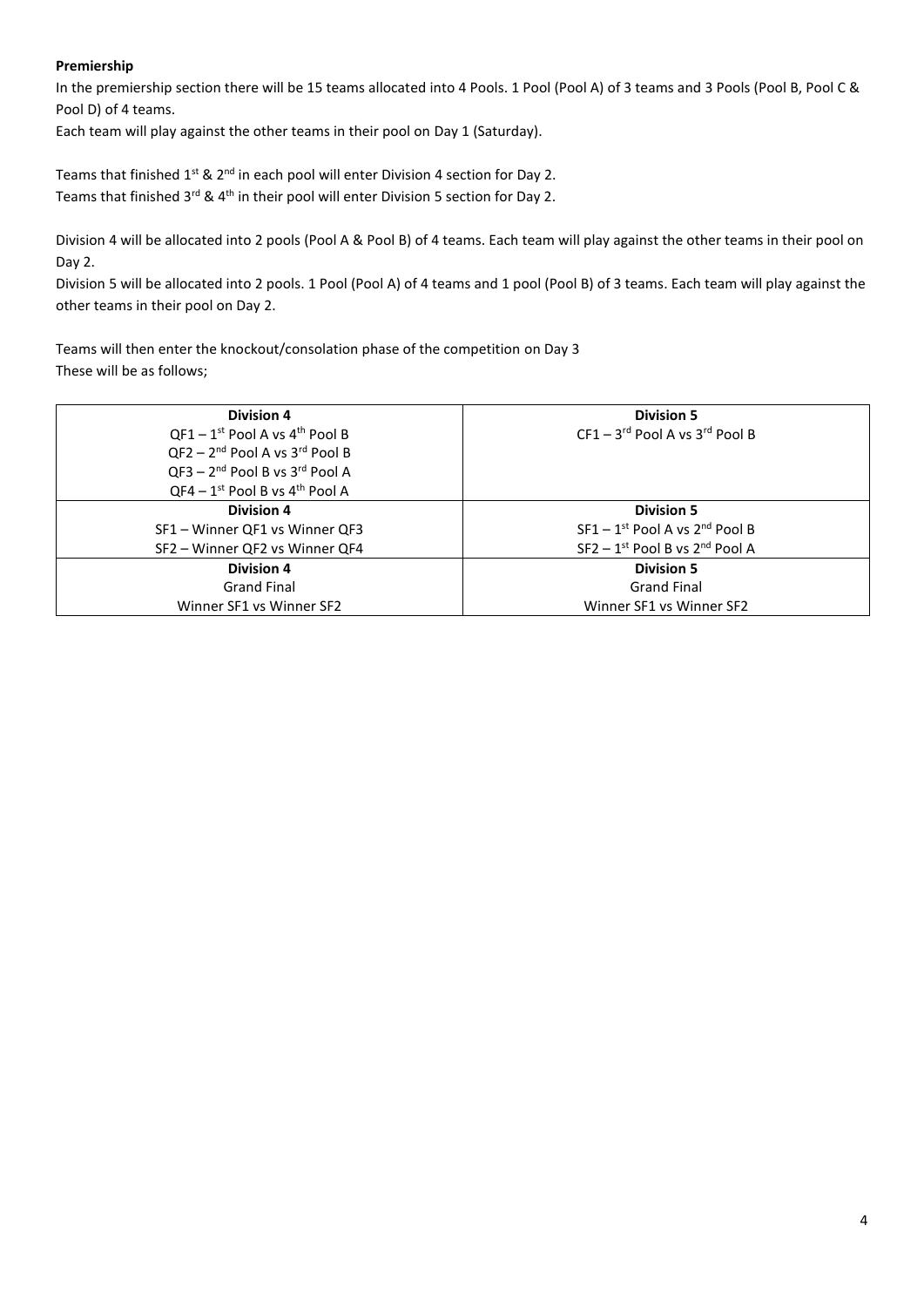#### Under 14 Girls

The Under 14 Girls competition consists of 38 teams.

There will be 8 Pools. 2 Pools (Pool A, Pool B) of 4 teams and 5 Pools (Pool C, Pool D, Pool E, Pool F, Pool G & Pool H) of 5 teams. Each team will play against the other teams in their pool on Day 1 (Saturday).

Teams that finished  $1^{st}$  &  $2^{nd}$  in each pool will enter Division 1 & 2 section for Day 2. Teams that finished  $3^{rd}$  & 4<sup>th</sup> in their pool will enter Division 3 & 4 section for Day 2. Teams that finished 5<sup>th</sup> in their pool will enter Division 5 section for Day 2.

Division 1 & 2 will be allocated into 4 pools (Pool A, Pool B, Pool C & Pool D) of 4 teams. Each team will play against the other teams in their pool on Day 2.

Division 3 & 4 will be allocated into 4 pools (Pool A, Pool B, Pool C & Pool D) of 4 teams. Each team will play against the other teams in their pool on Day 2.

Division 5 will play a round robin format against all teams with the final round of the round robin occurring on Day 3.

Teams will then enter the knockout/consolation phase of the competition on Day 3 These will be as follows;

| <b>Division 1</b>                                 | <b>Division 2</b>              |  |  |
|---------------------------------------------------|--------------------------------|--|--|
| $QF1 - 1$ <sup>st</sup> Pool A vs $2^{nd}$ Pool D | QF1-3rd Pool A vs 4th Pool D   |  |  |
| $QF2 - 1$ <sup>st</sup> Pool B vs $2^{nd}$ Pool C | QF2 - 3rd Pool B vs 4th Pool C |  |  |
| $QF3 - 1st$ Pool C vs $2nd$ Pool B                | QF3 - 3rd Pool C vs 4th Pool B |  |  |
| $QF4 - 1st$ Pool D vs $2nd$ Pool A                | QF4 - 3rd Pool D vs 4th Pool A |  |  |
| <b>Division 1</b>                                 | <b>Division 2</b>              |  |  |
| SF1 - Winner QF1 vs Winner QF3                    | SF1 - Winner QF1 vs Winner QF3 |  |  |
| SF2 - Winner QF2 vs Winner QF4                    | SF2 – Winner QF2 vs Winner QF4 |  |  |
| <b>Division 1</b>                                 | <b>Division 2</b>              |  |  |
| <b>Grand Final</b>                                | <b>Grand Final</b>             |  |  |
| Winner SF1 vs Winner SF2                          | Winner SF1 vs Winner SF2       |  |  |
|                                                   |                                |  |  |
| <b>Division 3</b>                                 | <b>Division 4</b>              |  |  |
| $QF1 - 1^{st}$ Pool A vs $2^{nd}$ Pool D          | QF1 – 3rd Pool A vs 4th Pool D |  |  |
| $QF2 - 1st$ Pool B vs $2nd$ Pool C                | QF2 – 3rd Pool B vs 4th Pool C |  |  |
| $QF3 - 1st$ Pool C vs $2nd$ Pool B                | QF3 - 3rd Pool C vs 4th Pool B |  |  |
| $QF4 - 1st$ Pool D vs $2nd$ Pool A                | QF4 - 3rd Pool D vs 4th Pool A |  |  |
| <b>Division 3</b>                                 | <b>Division 4</b>              |  |  |
| SF1 - Winner QF1 vs Winner QF3                    | SF1 - Winner QF1 vs Winner QF3 |  |  |

SF2 – Winner QF2 vs Winner QF4 SF2 – Winner QF2 vs Winner QF4 **Division 3** Grand Final Winner SF1 vs Winner SF2 **Division 4** Grand Final Winner SF1 vs Winner SF2 **Division 5**

| SF1 – 1st vs 4th         |
|--------------------------|
| $SF2 - 2nd$ vs 3rd       |
| <b>Division 5</b>        |
| <b>Grand Final</b>       |
| Winner SF1 vs Winner SF2 |
|                          |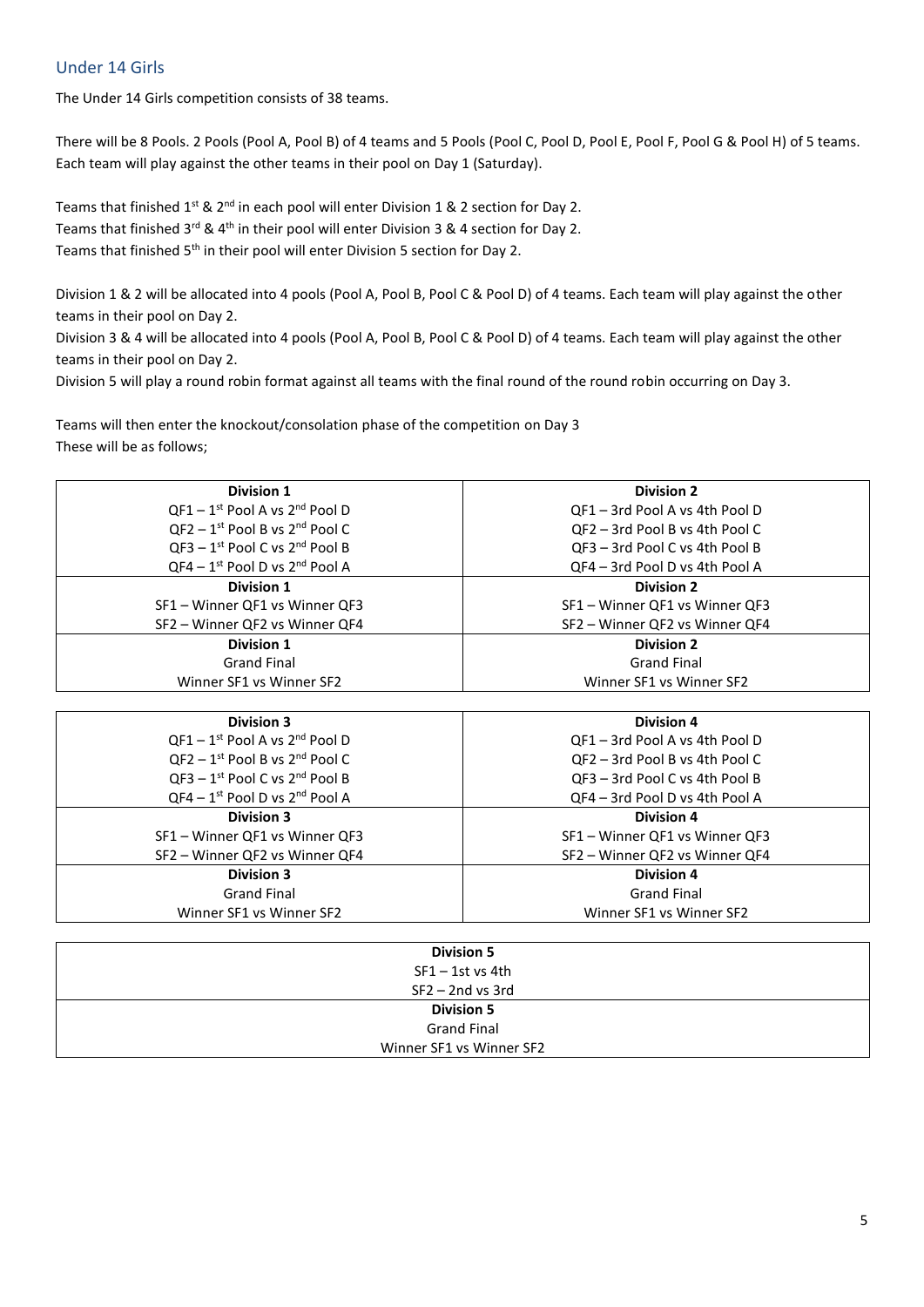### <span id="page-6-0"></span>Timing Rules

All matches will implement the following Timing Rules based on a 60-minute time slot;

- 4 x 10 Minute Quarters.
- 1st Quarter and 3rd Quarter breaks will be one (1) Minute.
- The half time break will be two 2 minutes.
- Clock stops on all whistles in the last two (2) minutes of the 4th Quarter and all time-outs.
- Each team will have 4 time-outs per match, (2 available in the 1st half & 2 available in the 2nd half).
- If scores are tied at the end of regulation, extra period/s of 3 minutes will be used to determine a winner.
- In the event of an extra period, each team will be granted (1) timeout.
- A minimum of 3 minutes will be granted for warm up time.
- In the event of extreme hot weather, the heat policy may be enforced.

### <span id="page-6-1"></span>Electronic Scoring

For this event we will be using the PlayHQ Electronic scoring software for all games.

- A maximum of 10 players will be accepted per team, per game.
- A post-match summary will be available on-line for each match approximately 15 minutes following the match.

### <span id="page-6-2"></span>Mercy Rule

The Mercy rule will be implemented once a team is leading by 30 points throughout the entire event. The leading team will be required to pull their defence back to inside their defensive 3-point line.

• Man-to-Man defence policy still needs to be followed.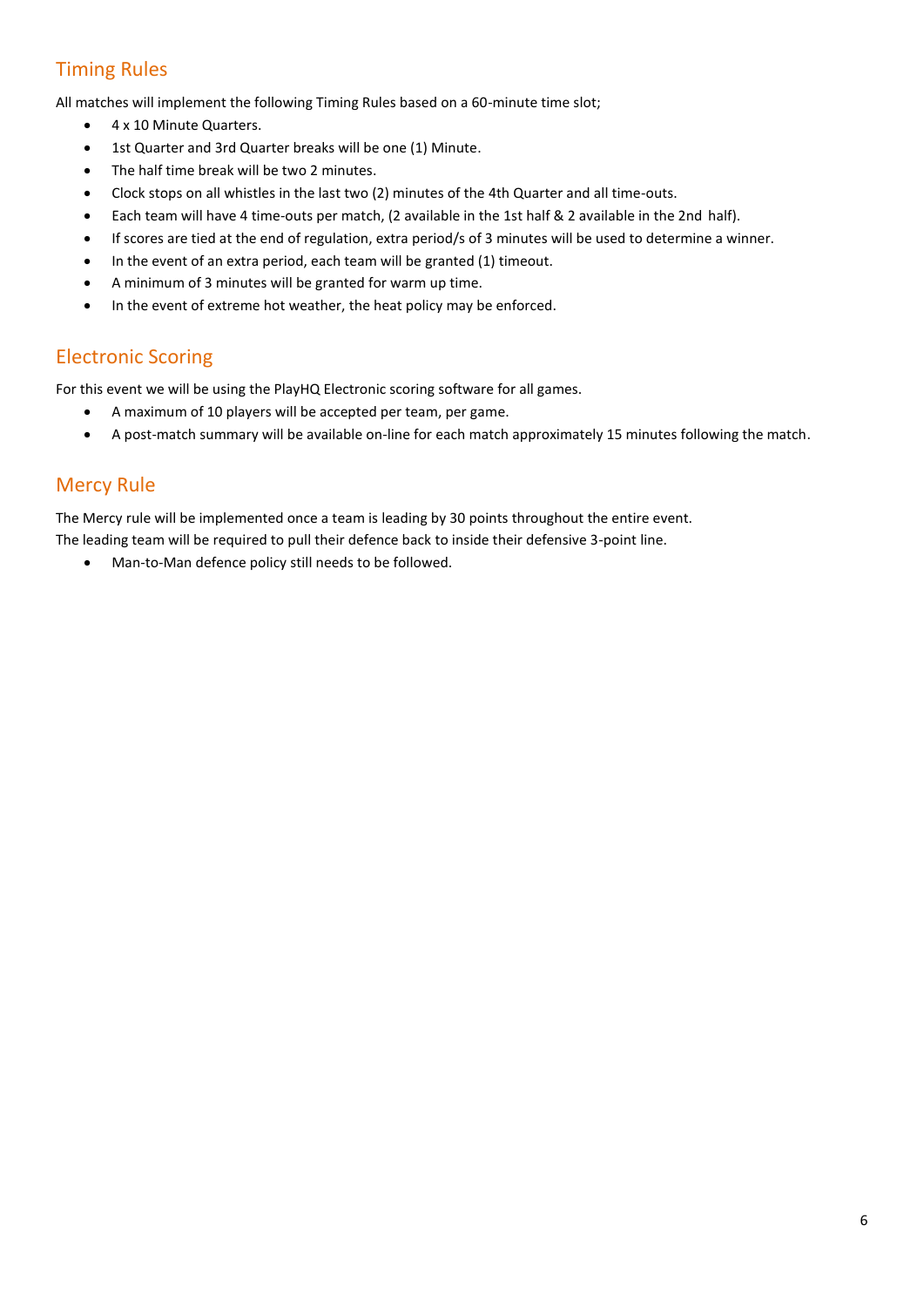### <span id="page-7-0"></span>Game Operation Rules

| <b>3 Point Line</b> | 3 Point shots count for all competitions<br>If there are two 3 Point lines on the court, the outside 3 Point line is to be used.                                                                                                                                                                                                                                                           |  |  |  |
|---------------------|--------------------------------------------------------------------------------------------------------------------------------------------------------------------------------------------------------------------------------------------------------------------------------------------------------------------------------------------------------------------------------------------|--|--|--|
| <b>Ball Size</b>    | All matches will use a size 6 (74cm) BV Approved Spalding basketball.                                                                                                                                                                                                                                                                                                                      |  |  |  |
| <b>Score Table</b>  | Day 1 & Division 3, 4 & 5 Matches<br>Each team must supply (one)1 competent score table official for each of their games. The score<br>table should consist of a person for the electronic scoring and the game clock (scoreboard).<br>The first team listed will be responsible for the game clock and the second team listed responsible<br>for electronic scoring.                      |  |  |  |
|                     | If a team cannot provide a score table official the Manager and/or coach of the team will be<br>required to fill the position. If they are unwilling or unable to fill these positions, the game will be<br>classified a forfeit by the team unable to provide the bench official/s.                                                                                                       |  |  |  |
|                     | Division 1 & 2 Matches<br>Each team must supply (two) 2 competent score table officials for each of their games. The score<br>table should consist of a person for the shot clock, electronic scoring and the game clock<br>(scoreboard).<br>The first team listed will be responsible for the game clock and shot clock and the second team<br>listed responsible for electronic scoring. |  |  |  |
|                     | If a team cannot provide a score table official the Manager and/or coach of the team will be<br>required to fill the position. If they are unwilling or unable to fill these positions, the game will be<br>classified a forfeit by the team unable to provide the bench official/s.                                                                                                       |  |  |  |
| <b>Shot Clock</b>   | 24 Second Shot clock will be used for all Division 1 & 2 games (Day 2 & Day 3).                                                                                                                                                                                                                                                                                                            |  |  |  |
| Sin Bin             | Sin Bin Rule will be enforced<br>Five (5) minutes of playing time on the bench (time outs not included) for any player/coach<br>receiving a technical foul throughout the tournament.                                                                                                                                                                                                      |  |  |  |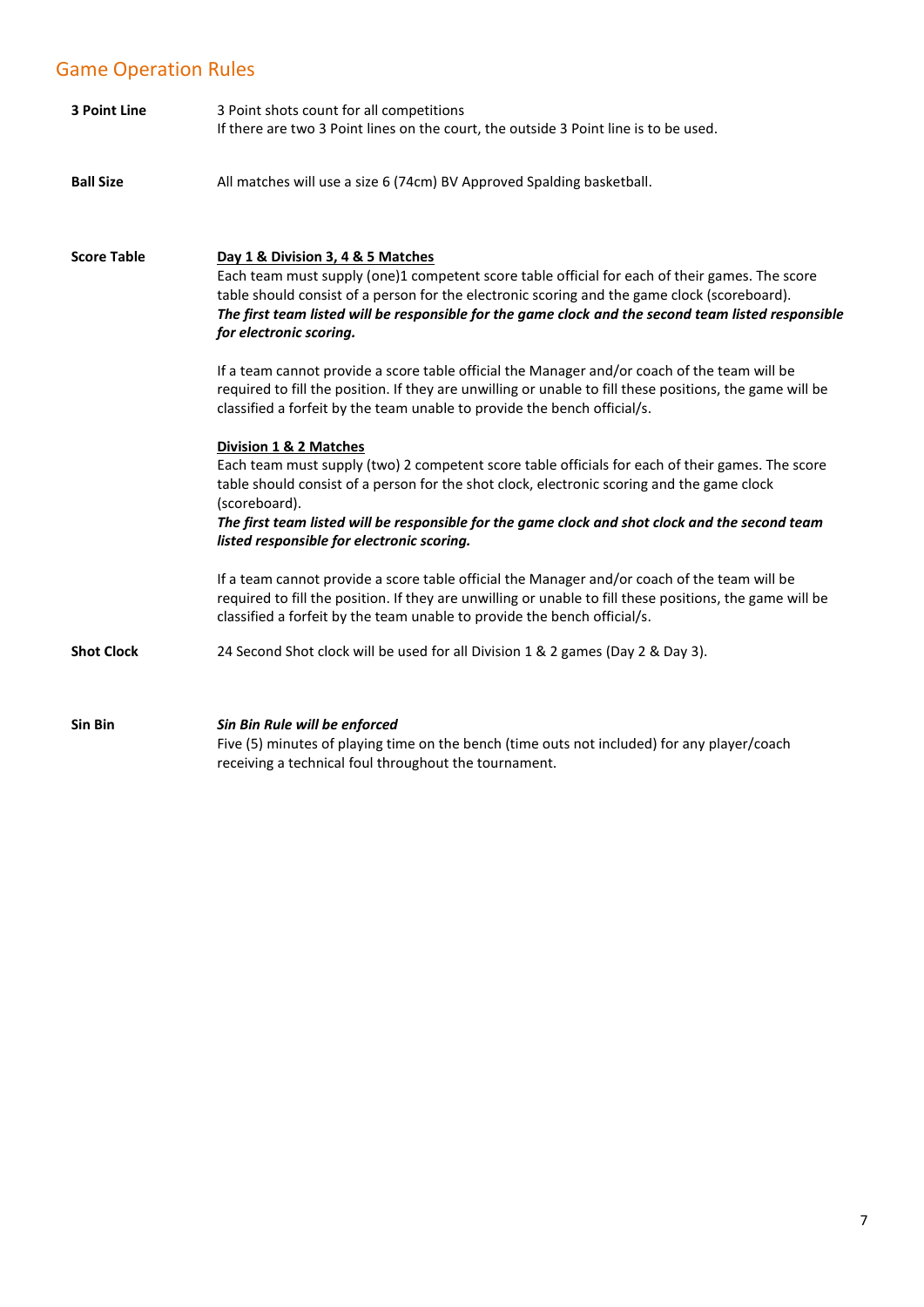### <span id="page-8-0"></span>**Competition Information**

### <span id="page-8-1"></span>Player Eligibility

For an Athlete to be eligible to represent an Association at the Country Championships they must satisfy the following criteria;

- 1. The Athlete must reside at a "Country" residential address as defined by the Basketball Victoria High Performance Boundary.
- 2. The Athlete must be a registered, financial and regularly competing member of the Associations current domestic competition.

*Regularly competing means qualified for domestic finals.*

If an athlete is eligible to represent two or more associations, the athlete will determine which representative program they wish to play for.

### <span id="page-8-2"></span>Age Group Guide

For 2022 the age groups are as listed;

| Age Group | Top Age          |  | <b>Bottom Age</b>  |
|-----------|------------------|--|--------------------|
| Under 14  | 1st January 2009 |  | 31st December 2010 |

<span id="page-8-3"></span>\*Players can play up an age group

### Player and Coach Registration

All players and coaching staff (including team managers) will be required to register themselves online into their team using the PlayHQ registration form (this is set up by each association) by the closure date stipulated on the front page.

General information for all players & coaches will be required, this will include;

- Name
- Date of birth
- **Gender**
- Residential Address
- Singlet Number
- Working with Children Check details (Coaching staff & Team Managers only)
- Coach Accreditation Details (Coaching staff only)

### <span id="page-8-4"></span>Competition Points System

Each game played at the Championships will have a result. If scores are tied at the end of regulation, an extra period/s of 3 minutes will be used to determine a winner.

Points for Pool/Round games will be awarded as follows; Win =  $3$  points Loss =  $1$ -point Forfeit =  $0$  points

Ties for position will be decided as follows;

- 3 Way Tie = percentage on matches between teams who are equal on points.
- 2 Way Tie = result/s of matches between the two teams concerned.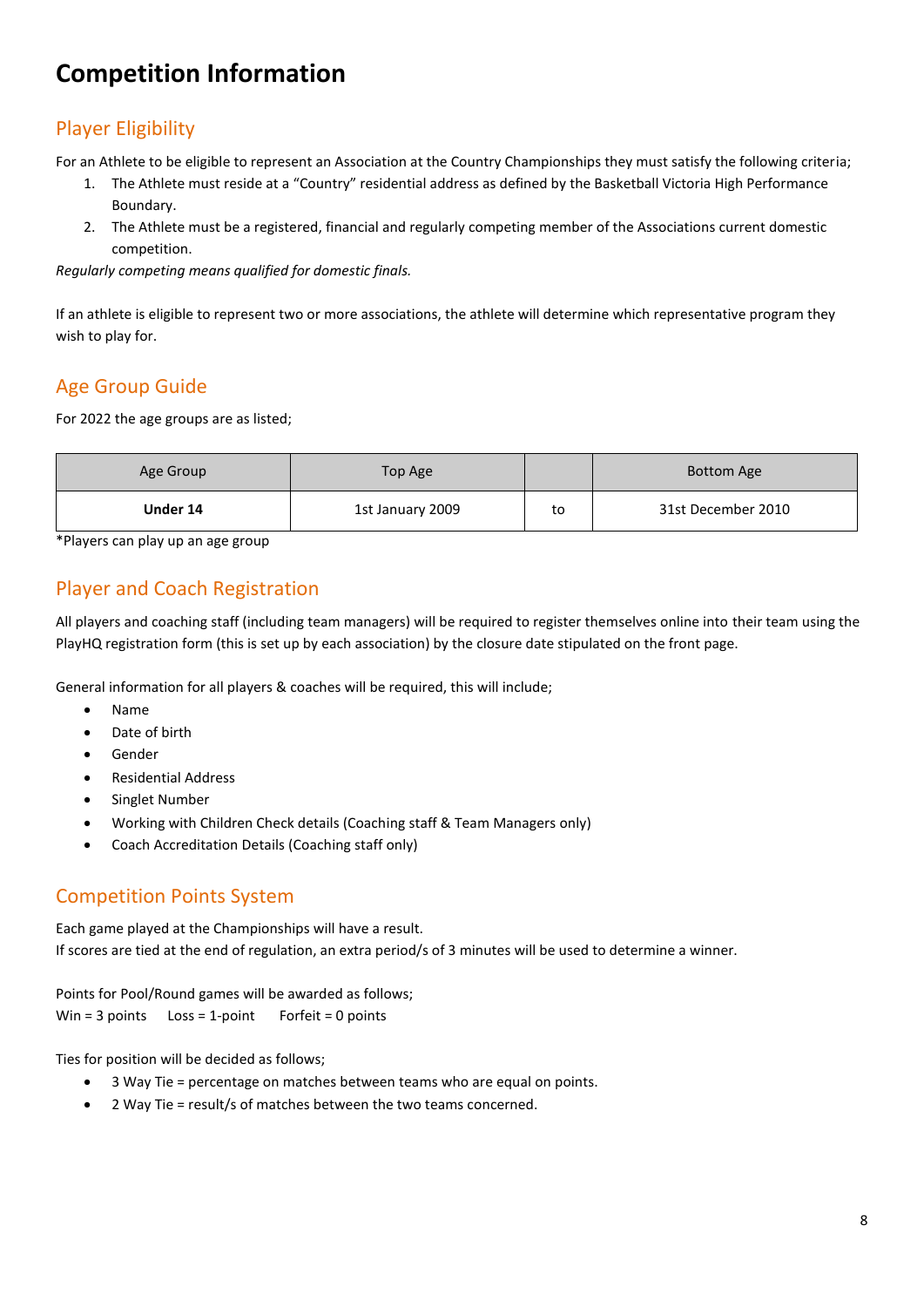### <span id="page-9-0"></span>General Rules

- 1. For each minute a team is late for their scheduled match, their opponents will be awarded 2 points up to ten (10) minutes when the match will be forfeited. Result to read 20-0.
- 2. A team which forfeits a match for any reason will be fined at \$150 per game once the fixture has been published. It is \$300 per game once the competition has commenced.
- 3. A player will not be allowed on to the court unless wearing their teams' correct uniform.
	- Correct Uniform: exactly the same design and coloured tops and shorts as the remainder of the team (Tops to display "permitted numbers" as per FIBA & BA regulations).
- 4. All teams must bring with them an 'alternative colour' set of uniforms to every match. Failure to do so will result in a \$150 fine.
- 5. The Court Supervisor will determine whether a clash of uniform colours exists in conjunction with the Referees/Referee Coaches. In the case of a clash of playing colours;
	- If both teams have an alternative set, a toss of a coin by the Court Supervisor will decide which team wears the alternative set.
	- If only one team has an alternative set, then that team will wear the alternative set and the other team will be fined \$150
	- If both teams fail to bring an alternative set and an alternative set is not available, then both teams forfeit and incur a \$150 fine each.
- 6. A team is not permitted to commence a match with less than five (5) eligible players.
- 7. A team may use as many different eligible players as they desire during the championships, but a maximum of ten (10) players can be used in any one match.
- 8. Any team which plays an ineligible player will be subject to a penalty which will include forfeiting all matches in which that player participated based on whether that players name appeared on the electronic scoring system.
- 9. There is not a minimum number of games a player must play to be eligible to play in a finals match.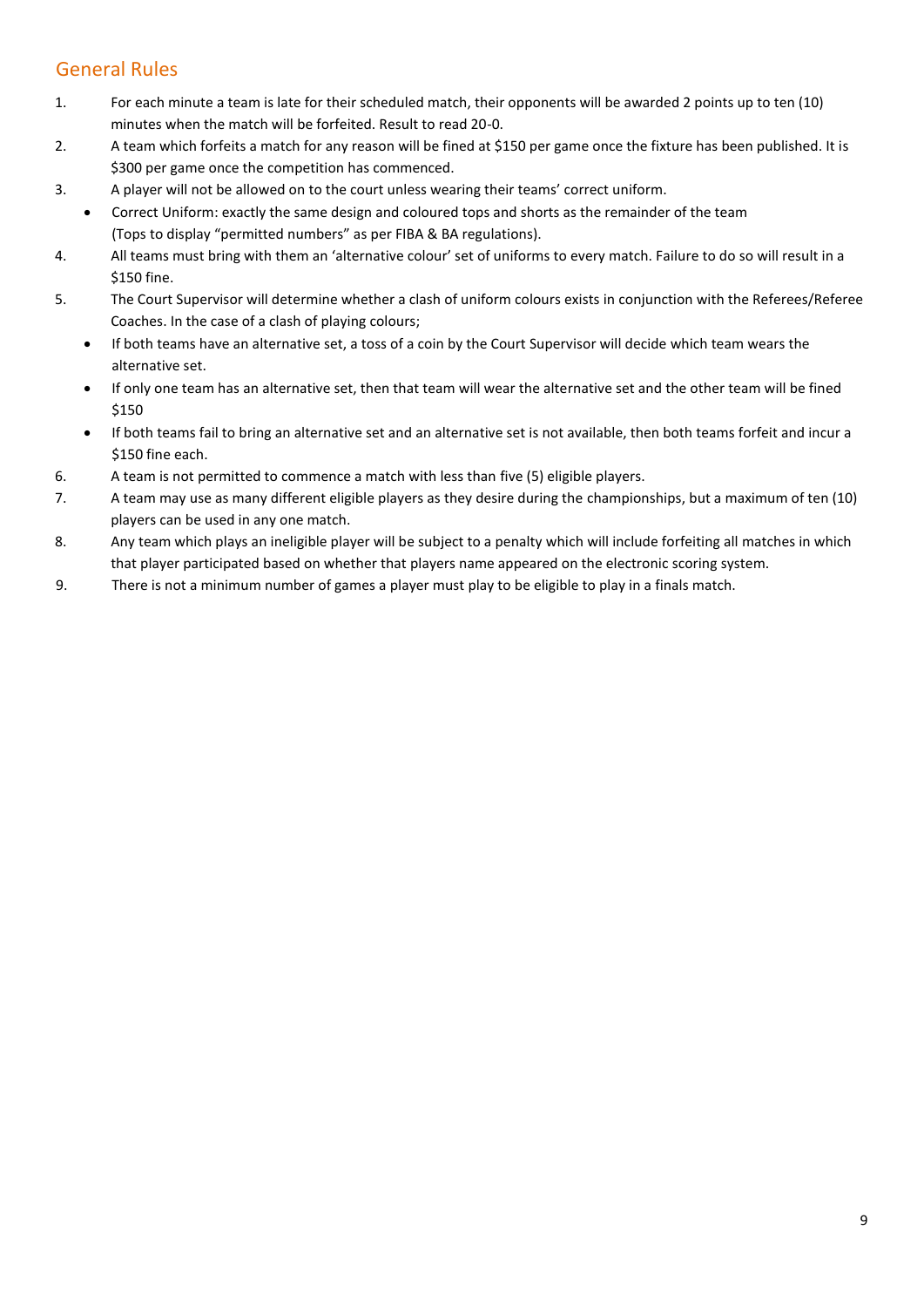### <span id="page-10-0"></span>**Policies and Procedures**

### <span id="page-10-1"></span>Zero Tolerance Policy

The following policy and procedure will be in effect at all games which form part of the Victoria Junior Country Championships. There will be a zero-tolerance policy towards any inappropriate or abusive behaviour from team officials, parents or spectators towards game referees, players, score bench personnel or members of the public.

Any person who feels the necessity to:

- Persistently or wilfully question or challenge the rulings of the referees
- Berate or abuse referees
- Berate or abuse players
- Berate or abuse parents or spectators
- Display conduct which is inappropriate in a junior sporting environment;

should expect to be disqualified from the game and be required to leave the court area. This disqualification notification may be issued by the Referee Supervisor or Event Staff.

Any spectator observing instances of the above behaviour should immediately report this behaviour to the Court Supervisor or an official representing Basketball Victoria.

Whether or not technical fouls have been called against any team official or not during the game will have no bearing on the decision to disqualify any team official under this policy. Warnings are not required to be given in the event of the above action becoming necessary and failure to heed the disqualification will result in the team of the disqualified official forfeiting the game in question.

Any appeals against disqualification under this policy should immediately be directed to Basketball Victoria.

The Game officials appointed by BV also have the power under rules in operation to utilize all available powers to control the game and the surrounding court area.

Please note that any action taken under this new policy and procedure is entirely separate to any action that may be necessitated by law under Child Protection Legislation or Basketball Victoria Member Protection policy.

This action has become necessary due to the reported instances of inappropriate and abusive behaviour in sanctioned events thus far and our desire to nurture a safe competitive environment for all participants.

I would implore any team official who feels that they cannot refrain from the above behaviour not to participate in the Championships henceforth.

Team officials who would like to offer feedback or request clarification on officiating issues should either speak to a Referee Supervisor at an appropriate time or direct their correspondence to Basketball Victoria.

The health of our game depends on the nurture and development of game officials. The realistic barometer of the health of any Basketball Association is their capacity to provide well organised and officiated competitions for the communities they service. It is the aim of Basketball Victoria Country to help associations increase this capacity.

### <span id="page-10-2"></span>Technical Foul Policy

The Junior Country Championships will implement the Basketball Victoria Technical Foul policy. All technical fouls will result in a penalty of 2 free throws plus possession.

### <span id="page-10-3"></span>Man-to-Man / No Zone Defence Policy

For this event Basketball Victoria will implement the "Man 2 Man" defence policy. The policy can be found by following [this link.](https://basketballvictoria.aws-sydney.thirdlight.com/link/l0r8g4gdyn32-4g6bhi)